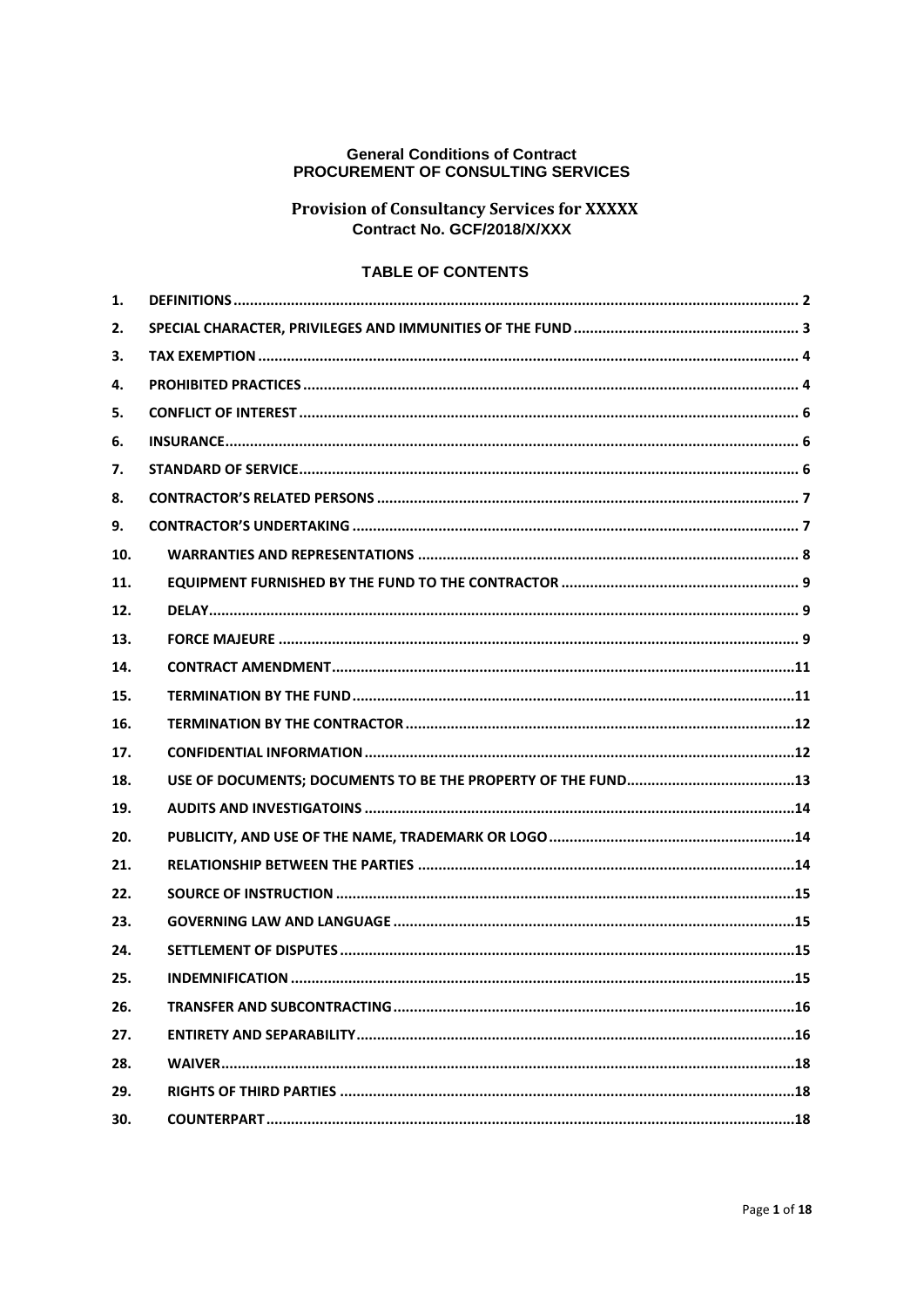## <span id="page-1-0"></span>**1. DEFINITIONS**

1.1 In these General Conditions of Contract:

(a) "Confidential Information" means (i) all information relating to the Fund of which the Contractor becomes aware in its capacity as Contractor or which is received by the Contractor in connection with the Contract and includes information given orally and any document, electronic file or any other way of representing or recording information which contains or is derived or copied from such information, and (ii) information which is described and/or marked as "confidential" at the time of disclosure with respect to information disclosed by the Contractor to the Fund;

(b) "Contract" means the contract signed between the Fund and the Contractor with respect to the provision of the Services, incorporating these General Conditions of Contract and all appendices, attachments, schedules and agreements supplemental to the Contract, as such Contract may be amended from time to time:

(c) "Contractor" means the party (includes any entity, whether public, quasi-public or private) that performs the Services using its own means, methods or manner of accomplishing the desired result pursuant to the Contract;

(d) "Contractor-Related Persons" means any of the Contractor's approved subcontractors and any of their and the Contractor's officers, directors, employees, representatives, attorneys, agents, affiliates or approved subcontractors;

(e) "Convention" means the United Nations Framework Convention on Climate Change;

(f) "Delay" means delay in the completion of the Service in accordance with the terms and conditions set forth in the Contract;

 $(g)$  "Designated Officer" means the Fund officer, usually a staff member of the department within the Fund that requested the Services, who oversees the delivery of the Services, and is responsible for receiving and internally accounting for the Services and/or administering and monitoring performance of the Services in accordance with the performance standards and requirements specified in the Contract;

(h) "Force Majeure" means any act of God, war (whether declared or not), invasion, revolution, insurrection or any other unforeseeable act or event of a similar nature or force which is beyond the Parties' control and which prevents either of the Parties from fulfilling any or all of their obligations under the Contract;

(i) "Fund" means the Green Climate Fund, with headquarters in Songdo, Republic of Korea;

(j) "Fund Premises" means the Headquarters of the Fund or any other premises as may be specified by the Fund in the Contract;

(k) "Governing Instrument" means the Governing Instrument for the Green Climate Fund approved by the Conference of the Parties to the Convention pursuant to, and set out in the annex to decision 3/CP.17;

(l) "GCC" means these General Conditions of Contract;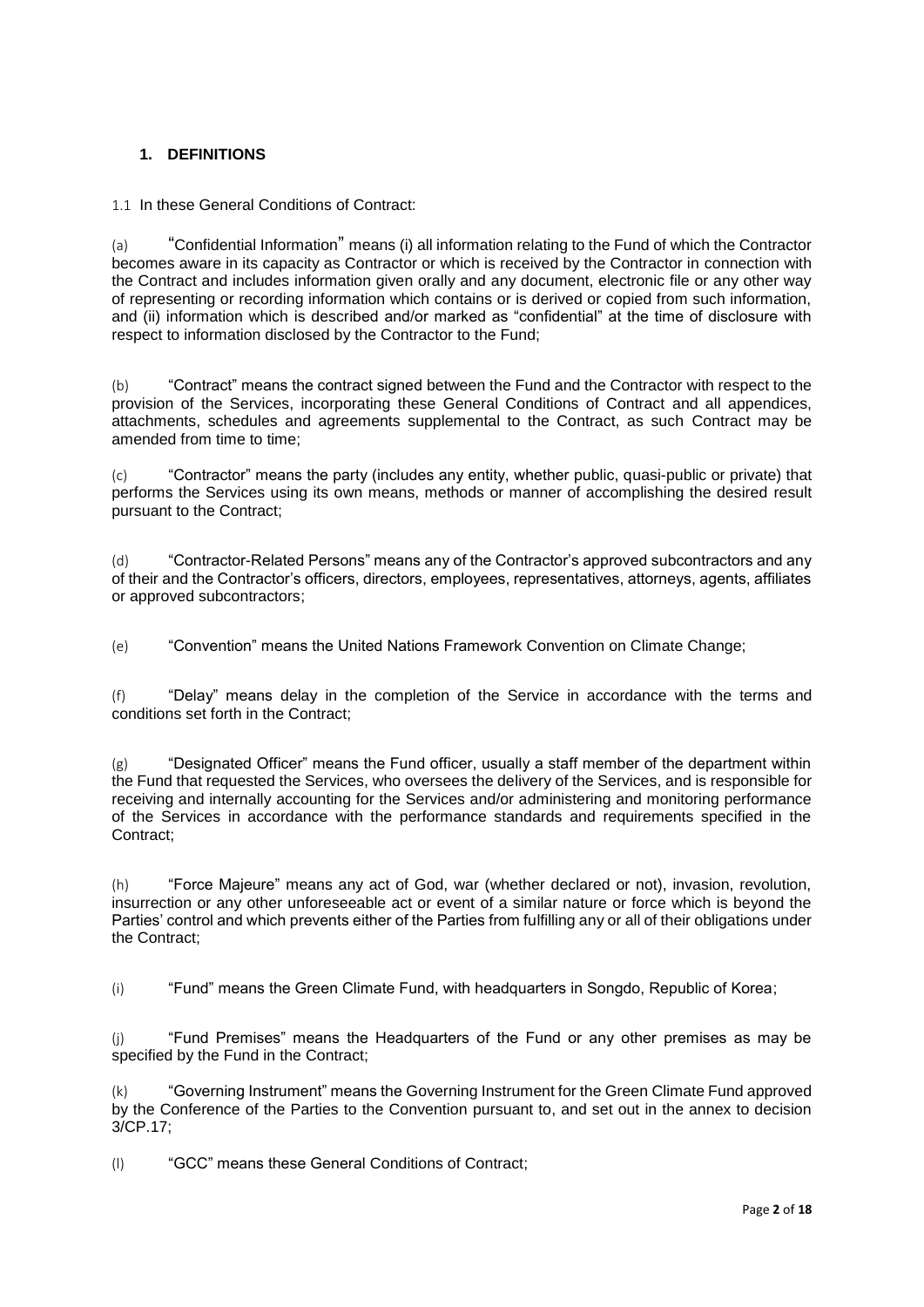(m) "Headquarters" means the headquarters of the Fund in Songdo, Republic of Korea;

(n) "Headquarters Agreement" means the "Agreement between the Green Climate Fund and the Republic of Korea regarding the Headquarters of the Green Climate Fund", dated 10 June 2013;

(o) "Notices" means all written communication required under the Contract to be exchanged between the Parties, including but not limited to, requests, permissions or consents;

(p) "Party" or "Parties" means either or both the Fund and the Contractor, as the context requires;

(q) "Prohibited Practices" means collectively the following terms and each term shall have the meaning ascribed herein:

- i. "corrupt practice" is the offering, giving, receiving, or soliciting, directly or indirectly, anything of value to influence improperly the actions of another party;
- ii. "fraudulent practice" is any act or omission, including a misrepresentation, that knowingly or recklessly misleads, or attempts to mislead, a party to obtain a financial or other benefit or to avoid an obligation;
- iii. "coercive practice" is impairing or harming, or threatening to impair or harm, directly or indirectly, any party or the property of the party to influence improperly the actions of a party;
- iv. "collusive practice" is an arrangement between two or more parties designed to achieve an improper purpose, including influencing improperly the actions of another party;
- v. An "obstructive practice" includes deliberately destroying, falsifying, altering, or concealing evidence material to an investigation; making false statements to investigators in order to materially impede an investigation; threatening, harassing, or intimidating any party to prevent it from disclosing its knowledge of matters relevant to the investigation or from pursuing the investigation; or materially impeding the Fund's contractual rights of audit or access to information; and
- vi. An "abuse" is theft, misappropriation, waste or improper use of property or assets related to the Fund-financed activities, either committed intentionally or through reckless disregard.

(r) "Services" means the services to be provided by the Contractor pursuant to the Contract as well as any incidental services, if any, which are required as a consequence of the provision of the Services.

## <span id="page-2-0"></span>**2. SPECIAL CHARACTER, PRIVILEGES AND IMMUNITIES OF THE FUND**

2.1 The Contractor acknowledges the special character of the Fund as a designated operating entity of the financial mechanism under Article 11 of the Convention and established pursuant to the Governing Instrument, which enjoys such status, privileges and immunities as are provided for under the Governing Instrument and the Headquarters Agreement. None of the provisions of the Contract shall be deemed to derogate from any provision of the Governing Instrument and the Headquarters Agreement and the Contractor explicitly acknowledges the privileges and immunities of the Fund as provided in the Governing Instrument and the Headquarters Agreement. For the avoidance of doubt, nothing in this Contract shall constitute or be considered to be a limitation upon or waiver of the privileges and immunities of the Fund, which are specifically reserved. To better assess its rights and obligations under the Contract, the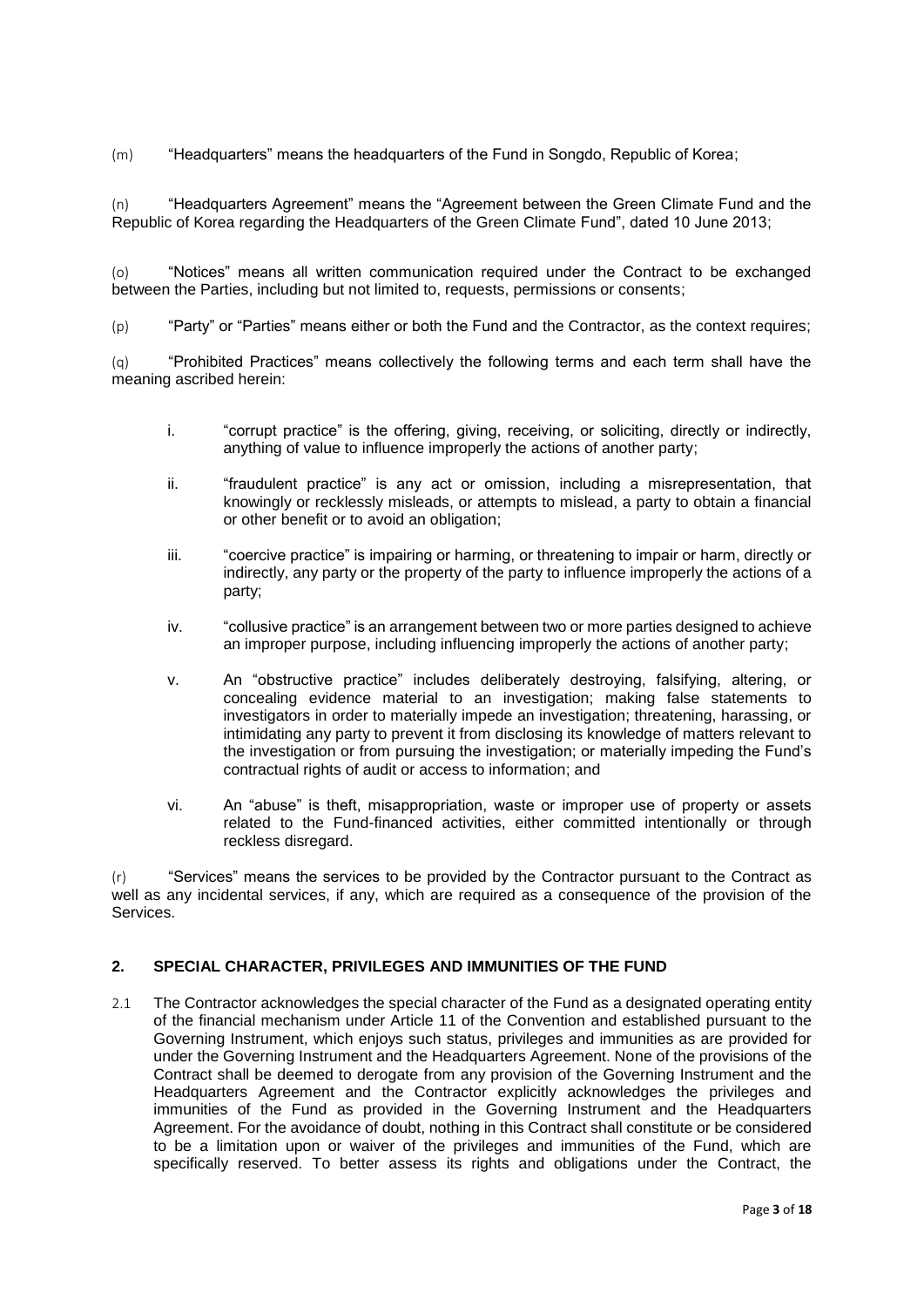Contractor acknowledges that it has reviewed the Governing Instrument and the Headquarters Agreement, copies of which are available on the Fund's website: [www.greenclimate.fund](http://www.greenclimate.fund/)**.**

## <span id="page-3-0"></span>**3. TAX EXEMPTION**

- 3.1 The Contractor acknowledges and accepts that under Article 10 of the Headquarters Agreement, the property of the Fund, including the property of any offices, subsidiary bodies or facilities established by the Fund, the Fund's operations and transactions, and any property of the Fund in transit to or from the Headquarters, are:
	- (a) Exempt from all direct taxes, except those which are, in fact, no more than charges for public utility services;
	- (b) Exempt from all indirect taxes, including any value-added tax and/or other similar tax, and excise duties levied on important purchases of goods and services for official purposes; and
	- (c) Exempt from customs duties, prohibitions and restrictions on imports and exports in respect of articles of any kind imported or exported by the Fund for its official use, except for prohibitions and restrictions on imports or exports relating to health and safety.
- 3.2 The Contractor shall be responsible to pay any taxes, duties, fees or other impositions which may be levied on or in connection with the Contract and performance of the Services in the Republic of Korea or in any other country, the amount of which is deemed to have been included in the payment duly payable under the Contract. The Fund shall not be liable to reimburse any such taxes.

## <span id="page-3-1"></span>**4. PROHIBITED PRACTICES**

- 4.1 The Fund, the Contractor and the Contractor-Related Persons shall observe the highest standards of ethics during the entire term of the Contract and shall refrain from engaging in any Prohibited Practices.
- 4.2 Promptly upon becoming aware that the Contractor or any Contractor-Related Persons have or may have engaged in a Prohibited Practice, the Contractor shall notify the same to the Fund in writing. The Contractor shall procure that each Contractor-Related Person immediately notifies the Contractor if it suspects that any Contractor-Related Person has or may have engaged in a Prohibited Practice. The Contractor shall investigate the actual or suspected engagement in, or allegations of Prohibited Practices and report preliminary and final findings of investigations to the Fund.
- 4.3 The Contractor shall use reasonable efforts to ensure that funds paid to the Contractor by the Fund are not used to finance, support or conduct terrorism.
- 4.4 Without prejudice to any of the Fund's other rights under the Contract, if the Fund becomes aware that the Contractor or any Contractor-Related Person has engaged in a Prohibited Practice, whether during the term of the Contract or during the procurement process for the Contract, the Fund may take such measures as it deems necessary to protect its interests, including but not limited to declaring the Contractor or relevant Contractor-Related Persons ineligible to participate in any Fund-financed activities indefinitely or for a stated period of time except under such conditions as the Fund deems appropriate.
- 4.5 The remuneration of the Contractor under the Contract shall constitute the Contractor's sole remuneration in connection with the Services to be provided under the Contract, and the Contractor shall not accept for its own benefit any trade commission, discount, or similar payment in connection with activities pursuant to the Contract or to the Services, or in the discharge of its obligations under the Contract. The Contractor shall ensure that any Contractor-Related Person similarly shall not receive any such additional remuneration.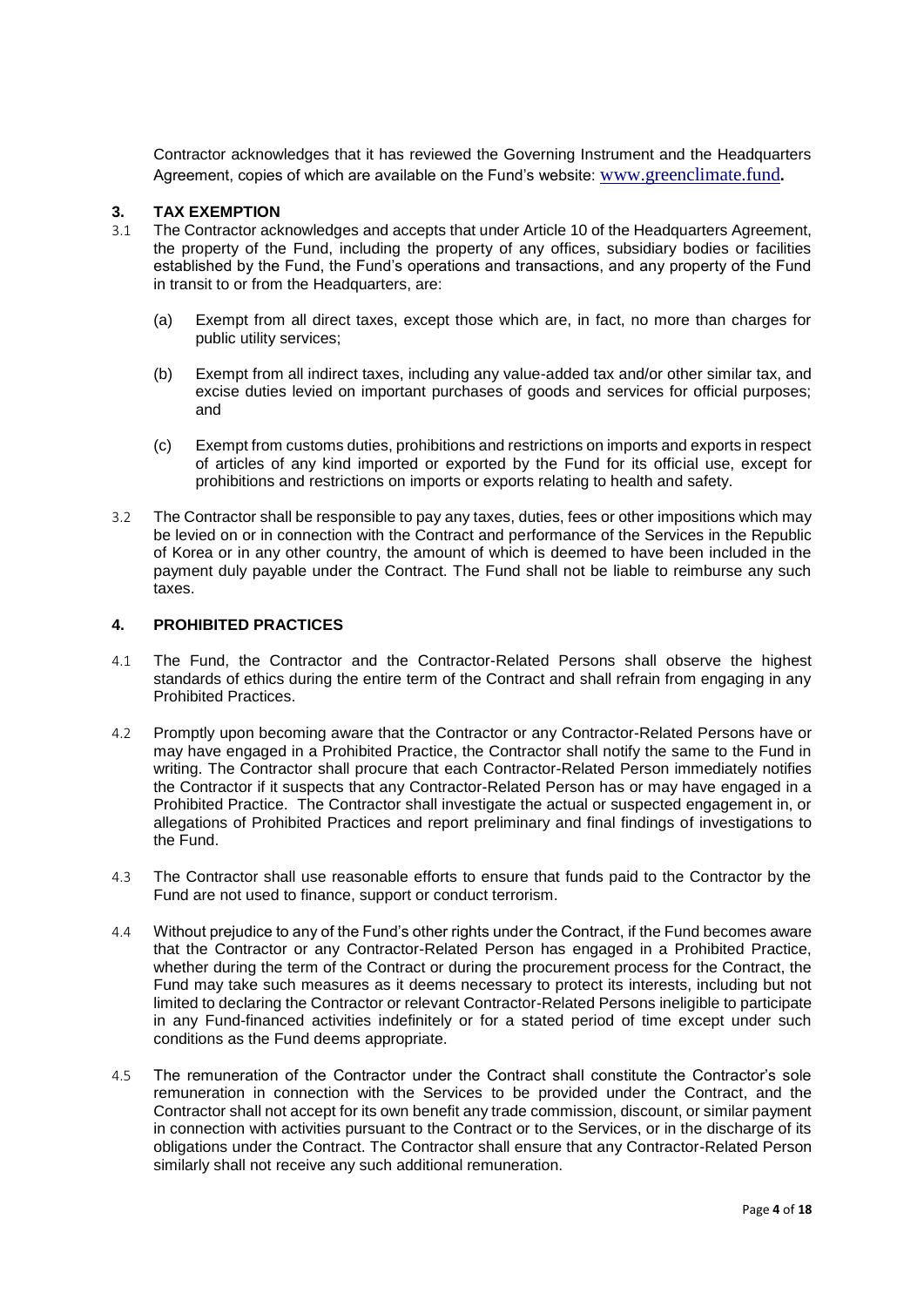- 4.6 The Contractor warrants that no official of the Fund or of any of the parties to the Convention has been given or promised, or will be offered by the Contractor any direct or indirect benefits, including but not limited to fees, gratuities, rebates, gifts, commissions or other payments, arising in connection with the Contract, the Services, or the award thereof. The Contractor agrees that breach of this provision is a cause for termination of the Contract.
- 4.7 The Contractor agrees to reimburse the Fund for any losses the Fund suffers as a direct result of the Contractor's breach of the foregoing obligations, including the costs of an investigation into the Contractor's conduct where such investigation confirms that the Contractor has breached such provisions.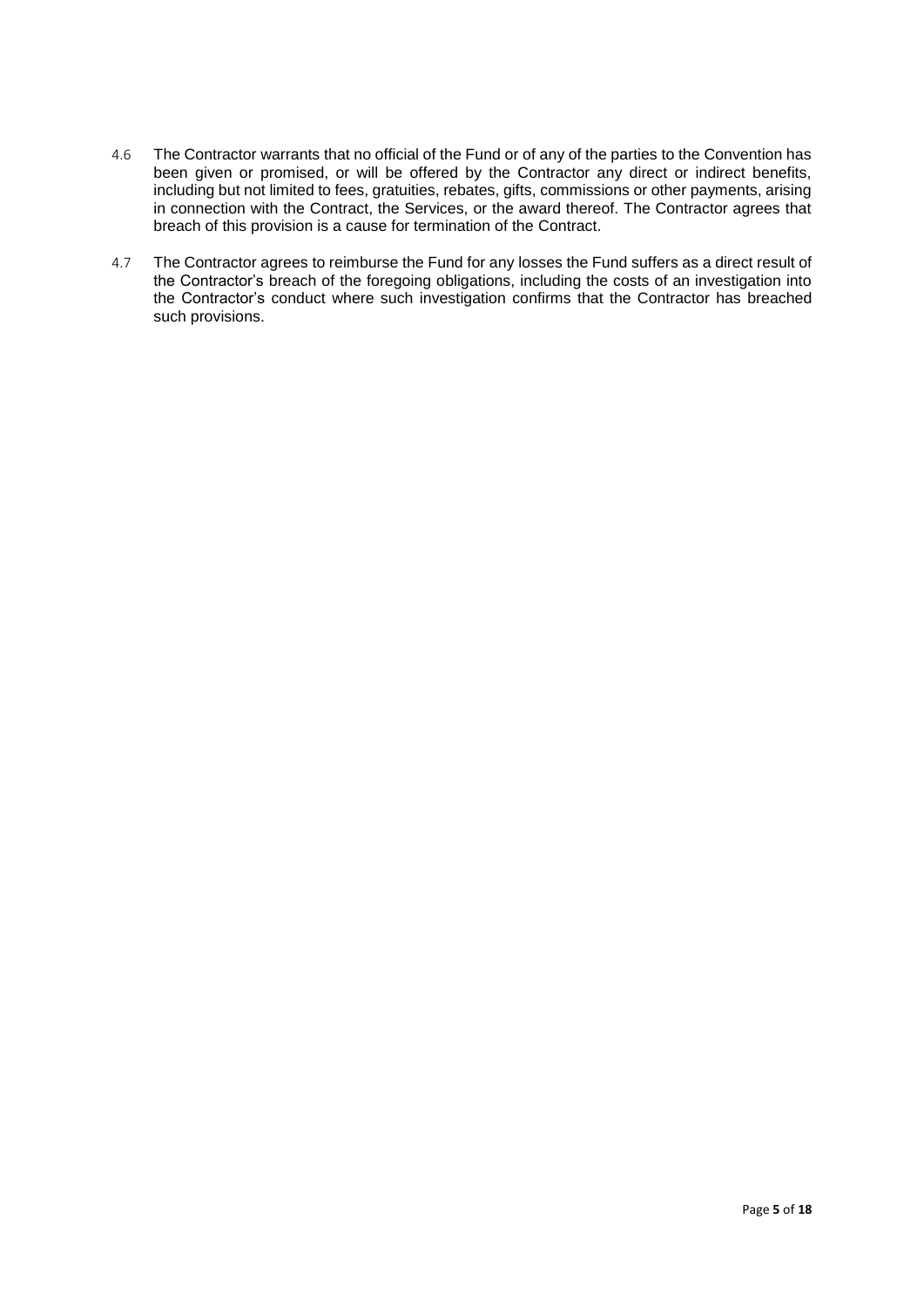## <span id="page-5-0"></span>**5. CONFLICT OF INTEREST**

- 5.1 The Contractor shall strictly avoid and shall ensure that the Contractor-Related Persons avoid, during the term of the Contract, carrying out any other assignments that may give rise to a conflict of interest with respect to the Contractor's obligations under this Contract.
- 5.2 The Contractor warrants that at the time the Contract is accepted, the Contractor and Contractor-Related Persons are not engaged in any assignments that would that would violate this Clause. The Contractor shall disclose to the Fund full particulars of any such conflict of interest which may arise during the term of the Contract.
- 5.3 The Fund shall undertake measures to manage actual or potential conflicts of interest, including termination of the Contract, as circumstances may warrant. Such rights are without prejudice to any other remedies or rights of action which have accrued or which may subsequently accrue to the Fund in connection with the Contract.
- 5.4 For the purposes of this Clause [5,](#page-5-0) "conflict of interest" means any situation in which a party has interests or relationships that could, or could be deemed to, improperly influence that party's performance of official duties or responsibilities, contractual obligations, or compliance with applicable laws and regulations.

## <span id="page-5-1"></span>**6. INSURANCE**

- 6.1 The Contractor shall take out and maintain at all times during the term of the Contract and at its own cost appropriate insurance coverage, which coverage shall include such insurances as may be required by the law of the country of incorporation of the Contractor and/or the laws of the country in which the Services are to be performed, and in addition, the following minimum coverages or such other coverage as may be agreed upon in writing between the Parties:
	- (a) workers' compensation insurance, or its equivalent, or employer's liability insurance, or its equivalent, with respect to the Contractor's personnel sufficient to cover all claims for injury, death and disability, or any other benefits required to be paid by law, in connection with the performance of the Contract;
	- (b) insurance against all risks in respect of its property and any equipment used for the performance of the Contract;
	- (c) general commercial liability Insurance, for all operations including contingent liability coverage for Contractor-Related Persons and contractual liability with minimum limits of US Dollars 1,000,000 per occurrence; and
	- (d) If the Services are professional in nature, professional liability insurance in the amount of US Dollars 5,000,000.
- 6.2 The Contractor shall maintain the insurance taken out under the Contract with reputable insurers that are in good financial standing and that are acceptable to the Fund. The Contractor shall promptly notify the Fund concerning any cancellation or material change of insurance coverage required under the Contract.
- 6.3 The Contractor shall, if requested by the Fund, provide evidence that the insurance was taken out at the time required and continues to be in effect until the Contractor has discharged all of its actual and contingent obligations and liabilities in connection with the Contract.

## <span id="page-5-2"></span>**7. STANDARD OF SERVICE**

7.1 The Contractor shall provide the Services in good faith, with due professional care and skill and in a manner that meets or exceeds prevailing industry and/or professional standards and undertakes to ensure that the Services do not infringe any third party trade secret, copy right, patent or trademark.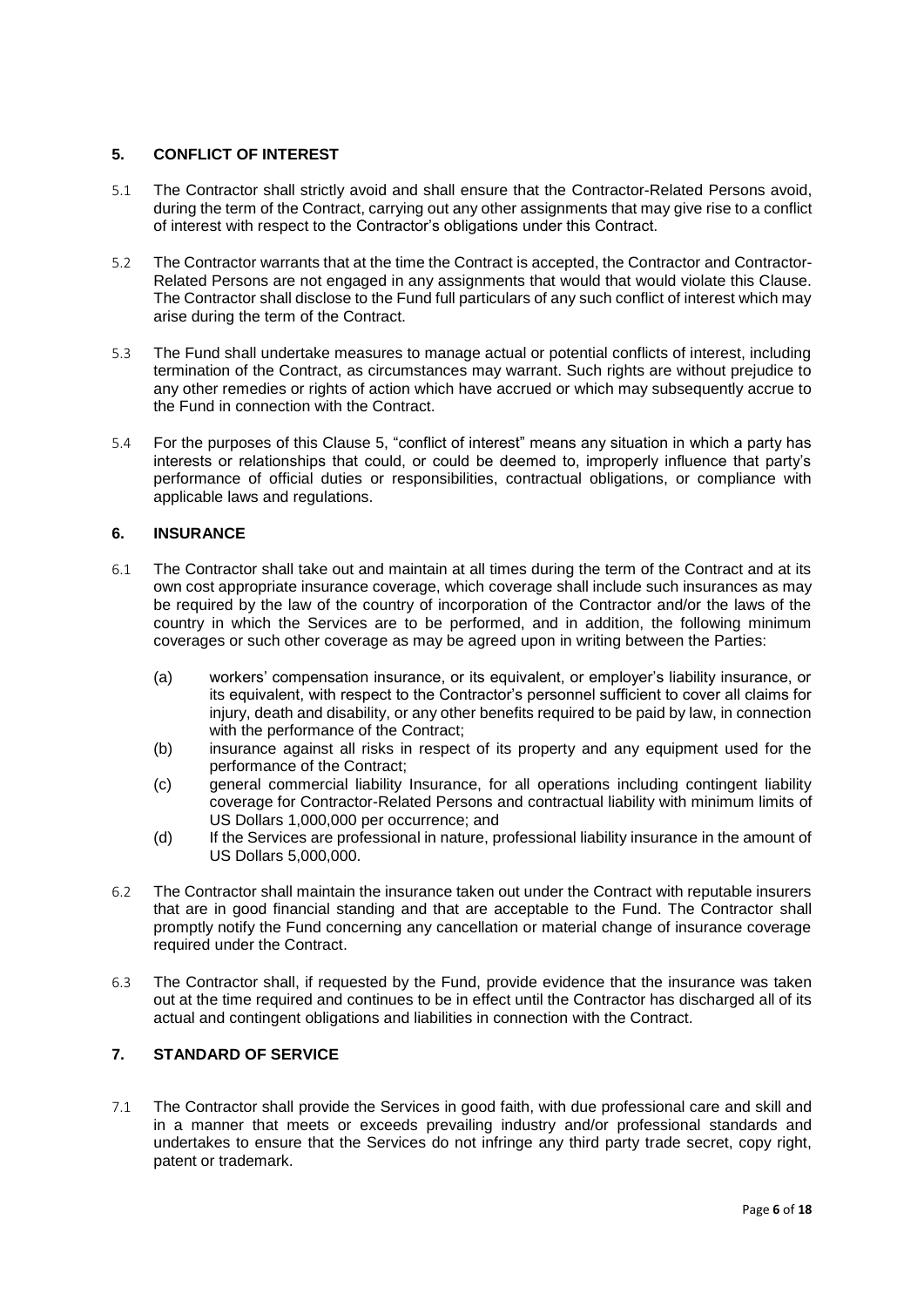- 7.2 The Contractor agrees to make its best endeavour to uphold and to ensure that the Contractor-Related Persons also uphold the ten principles of the United Nations Global Compact. The Contractor acknowledges that it has reviewed these principles, which are available on the United Nations Global Compact website: [www.unglobalcompact.org](http://www.unglobalcompact.org/).
- 7.3 In respect of any matter relating to the Services, the Contractor shall always act, in respect of any matter relating to this Contract or the Services, as a faithful service provider to the Fund, and shall at all times support and safeguard the Fund's legitimate interests in any dealings with third parties.

#### <span id="page-6-0"></span>**8. CONTRACTOR-RELATED PERSONS**

- 8.1 The Contractor-Related Persons who will provide the relevant Services will be listed by name in the Contract. The Contractor shall supervise and control the Contractor-Related Persons at all times. Such Contractor-Related Persons are hereby approved by the Fund.
- 8.2 In respect of other Contractor-Related Persons the Contractor may propose to use in providing the relevant Services, the Contractor shall submit a copy of their biographical data for the Fund's review and approval.
- 8.3 The Fund may request the withdrawal or replacement of any of the Contractor-Related Person if the Fund finds their qualifications and training to be inconsistent with the personal and professional qualifications agreed with the Contractor and/or their performance to be inadequate.
- 8.4 The withdrawal or replacement of the Contractor–Related Person shall be carried out as quickly as possible and in a manner that will not adversely affect the performance of obligations under the Contract. All expenses related to the withdrawal or replacement of the Contractor's personnel shall, in all cases, be borne exclusively by the Contractor.
- 8.5 Prior to employing individuals or subcontractors to work under this Contract on the Fund Premises, the Contractor shall, at its own expense, perform or cause to be performed the relevant background checks, and maintain, or cause to be maintained, the results of the background checks in its employee's and its subcontractor's employee's file in accordance with the applicable laws to ensure that reliable and competent individuals are selected.
- 8.6 The Contractor shall ensure that all Contractor-Related Persons behave in accordance with generally acceptable professional standards and good industry practice in performing the Services under the Contract.
- 8.7 In rendering the Service, the Contractor shall neither discriminate against Fund personnel either directly or indirectly on the basis of race, colour, ethnic or national origin, disability, sex or sexual orientation, religion or belief, or age nor engage in or condone sexual harassment of any form.

#### <span id="page-6-1"></span>**9. CONTRACTOR'S UNDERTAKING**

- 9.1 The Contractor shall immediately notify the Fund in writing if:
	- (a) the Contractor merges with, acquires, or transfers all or substantially all of its assets to another entity;
	- (b) any person or entity acquires directly or indirectly the majority of the beneficial ownership rights in the Contractor;
	- (c) any person or entity acquires directly or indirectly the power to elect a majority of the board of directors of the Contractor, or otherwise acquires directly or indirectly the power to control the policy making decisions of the Contractor;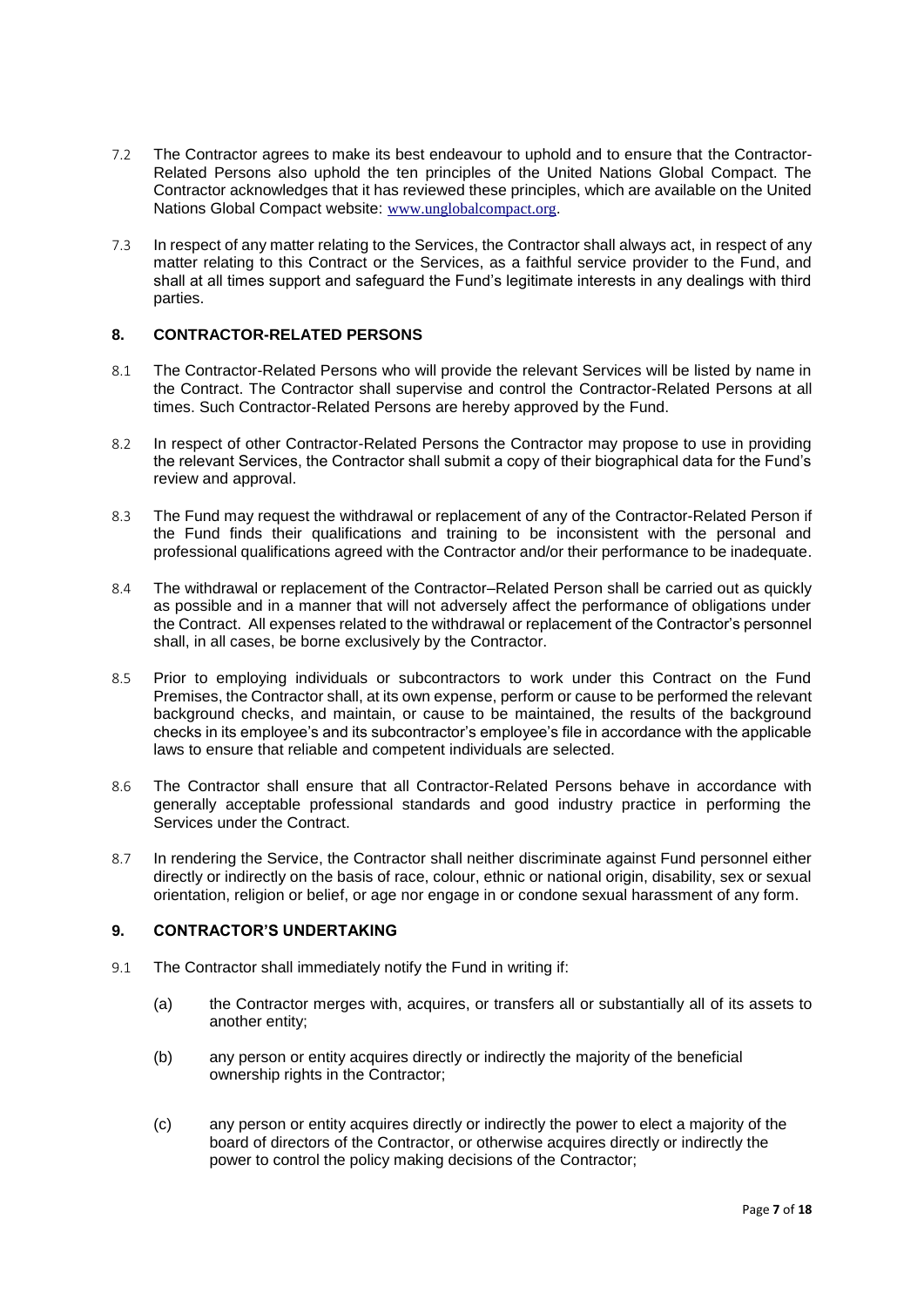- (d) the Contractor is dissolved; applies for insolvency or bankruptcy; or otherwise admits in writing its inability to pay its outstanding obligations or liabilities;
- (e) the Contractor is administratively or judicially declared insolvent or bankrupt, placed under receivership, administration, rehabilitation or liquidation or any other such equivalent process;
- (f) the Contractor's financial condition becomes significantly unstable and threatens to jeopardize the Contractor's ability to perform its obligations under the Contract;
- (g) the Contractor loses any license or authorization required to perform its obligations under the Contract; or
- (h) the Contractor faces any event beyond its control or a situation that makes it impossible for it to carry out its obligations under the Contract,

and the Fund and the Contractor shall, without prejudice to any other provision of the Contract, meet to discuss and use reasonable endeavours to agree alternative arrangements to ensure full performance of the Contract under any or all of the above circumstances.

- 9.2 The Contractor shall obtain certificates, permits, approvals, licenses and other documents required under applicable laws, regulations and decrees which are required in order to perform the Services under the Contract. If the Contractor requests the Fund's assistance in obtaining such permits, approvals, or licenses from local public authorities, the Fund may exert reasonable efforts to assist the Contractor in completing such requirements in a timely and expeditious manner.
- 9.3 The Contractor shall perform its obligations under this Contract diligently, observe good social management practices, and comply with relevant laws, regulations, decrees and orders concerning environmental protection, corporate social responsibility and employees of the Contractor engaged in performing the Services.
- 9.4 The Contractor agrees to make its best endeavour to uphold and to ensure that the Contractor-Related Persons also uphold the ten principles of the United Nations Global Compact. The Contractor acknowledges that it has reviewed these principles, which are available on the United Nations Global Compact website: [www.unglobalcompact.org](http://www.unglobalcompact.org/).

#### <span id="page-7-0"></span>**10. WARRANTIES AND REPRESENTATIONS**

#### 10.1 **The Contractor warrants and represents that:**

- (a) it has full capacity, authority and consent, including the consent of its parent company, where applicable, and that it possesses the necessary licenses, permits, and power to execute and perform its obligations under the Contract;
- (b) the Contract is executed by a duly authorized representative of the Contractor;
- (c) as of the date the Contract becomes effective, all information contained in the Contractor's bid or proposal remains true, accurate and not misleading, except those that the Contractor may have specifically disclosed in writing to the Fund before signing the Contract;
- (d) it is in compliance with, and shall continue to comply with, all applicable laws, ordinances, rules, regulations, and lawful orders of public authorities of any jurisdiction in which the Services shall be performed under this Contract;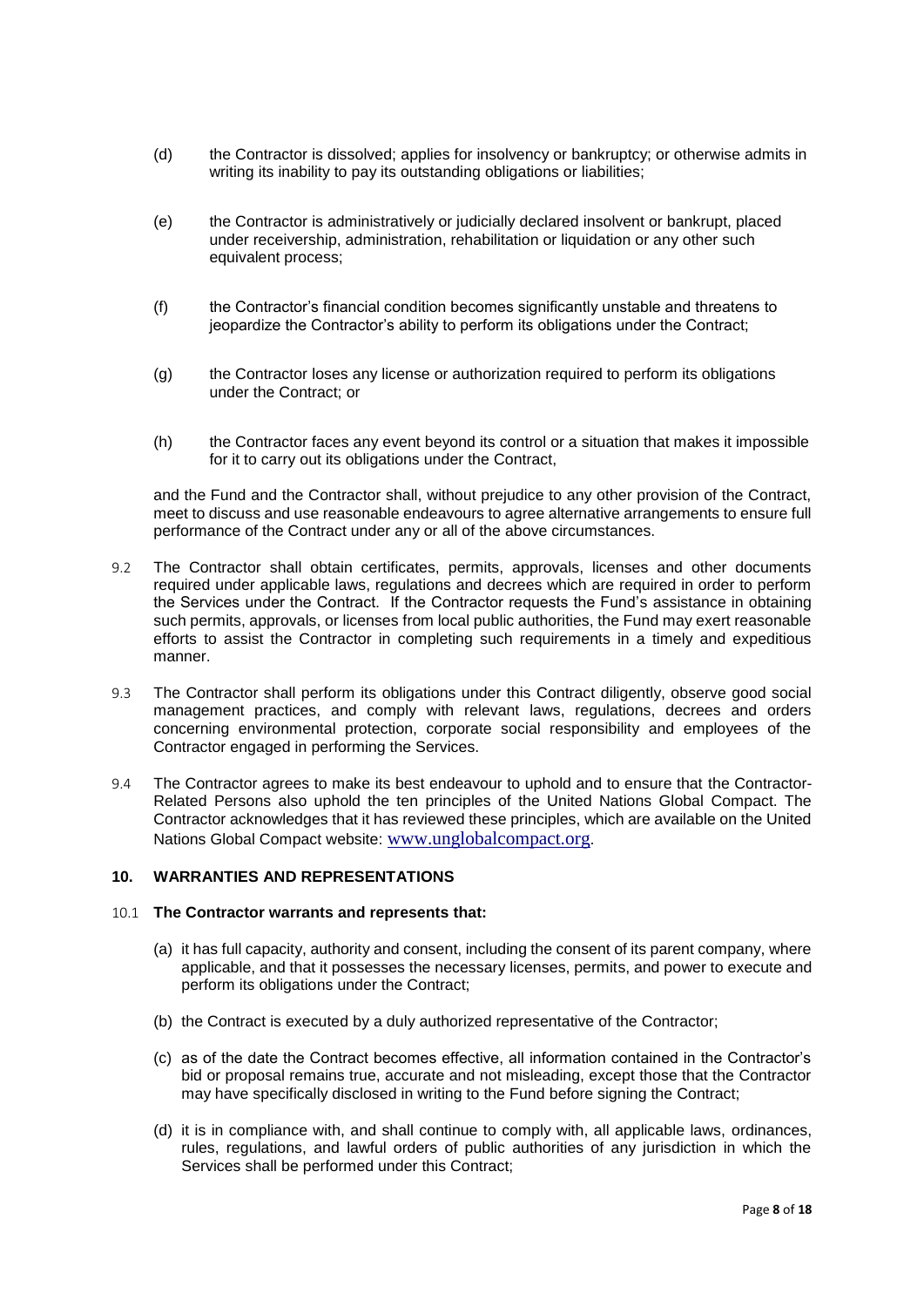- (e) no claim is being asserted and no litigation, arbitration or administrative proceeding is presently in progress, pending or being threatened against the Contractor or any of its assets that could adversely affect the Contractor's ability to perform the Services under the Contract;
- (f) it is not subject to any contractual obligation that would adversely affect the Contractor's ability to perform the Services under the Contract; nor has the Contractor done or omitted to do anything that could adversely affect its assets, financial condition or position as a going business concern;
- (g) it has not filed nor is it facing proceedings for winding up its business or for dissolution, insolvency, bankruptcy, or the appointment of a receiver, liquidator, administrator or similar officer in relation to any of the Contractor's assets or revenue. The Contractor expressly warrants its financial viability and shall permit the Fund to inspect the Contractor's accounts, financial statements and other records relevant to the performance of the Contractor under the Contract, or otherwise have these accounts and records audited externally, as the Fund may deem necessary; and
- (h) it has undertaken all financial accounting and reporting activities required under the generally accepted accounting principles that apply to the Contractor and in the country where it is registered and has complied with applicable securities and tax laws and regulations.

## <span id="page-8-0"></span>**11. EQUIPMENT FURNISHED BY THE FUND TO THE CONTRACTOR**

- 11.1 Machines or equipment that the Fund issues or gives access to the Contractor for free shall remain the property of the Fund which the Fund may recover from the Contractor at any time. For the purposes of this Clause [11,](#page-8-0) "machines or equipment" shall include the Fund owned or subscribed software assets either provided directly or via the Internet. The Contractor shall not, under any circumstances, have a lien or any other interest over or in such machines or equipment; and the Contractor shall at all times possess them only as a fiduciary agent and bailee of the Fund. The Contractor shall not commingle the machines or equipment with its own, and shall accordingly advise all Contractor-Related Persons and other interested third parties of the Fund's ownership of such machines or equipment.
- 11.2 The Contractor shall compensate the Fund for any loss of or damage to machines or equipment that the Fund has provided to the Contractor to the extent that such loss or damage results from the willful act or negligence of the Contractor or a Contractor-Related Person. Upon expiration or early termination of the Contract, the Contractor shall immediately return, without need of demand, the machine(s)/equipment that the Fund has supplied to it.

## <span id="page-8-1"></span>**12. DELAY**

12.1 If the Contractor or its subcontractor(s) encounters conditions impeding timely performance of the Service, the Contractor shall notify the Fund in writing of the fact of the Delay, its likely duration and cause(s) within three (3) days of its occurrence. The Fund shall evaluate the situation and advise the Contractor if the time for performance can be extended.

#### <span id="page-8-2"></span>**13. FORCE MAJEURE**

- 13.1 Neither Party shall be liable to the other for any Delay in performing or failure to perform its obligations under the Contract if the Delay or failure is caused by *Force Majeure*. In such circumstances, the Fund shall not be entitled to call the Contractor's performance security, if specified in the Contract or terminate the Contract for default.
- 13.2 In the event of *Force Majeure,* the affected Party shall promptly notify the other Party in writing of the relevant circumstances. Such notification shall include the nature of the event of Force Majeure, the obligations the performance of which has been prevented as a result of the event of *Force Majeure*, the likely duration of the event of *Force Majeure* and the steps that the affected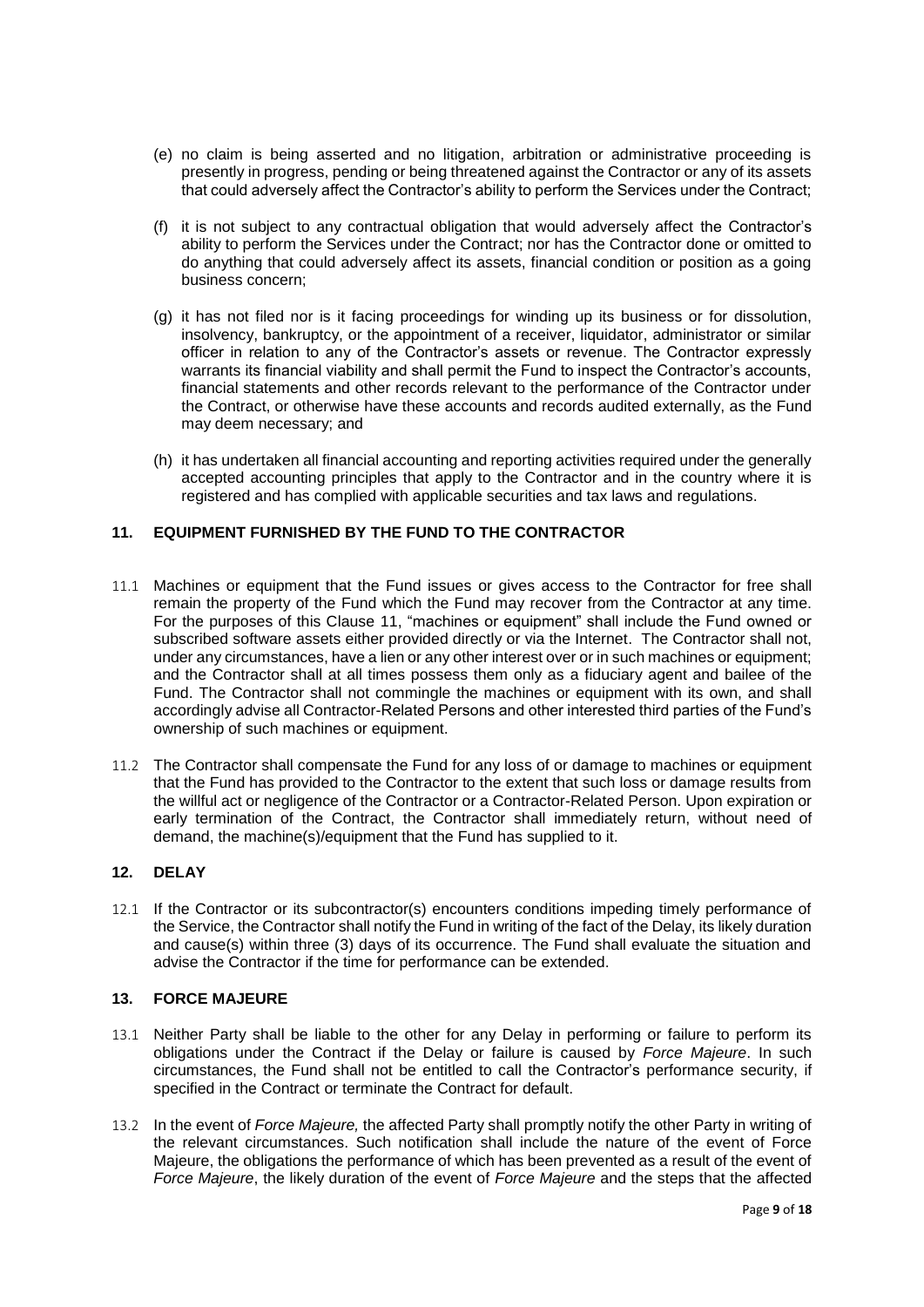Party is taking to limit the effect of and to bring an end to the event of *Force Majeure*. Unless otherwise directed by the Fund in writing, the Contractor shall continue to perform its obligations under the Contract to the extent possible notwithstanding the existence of an event of *Force Majeure* and undertake reasonable alternative means to perform the obligations affected by the event of *Force Majeure*. The affected Party shall promptly notify the other Party as soon as the event of *Force Majeure* ceases to exist and the affected Party is able to resume the performance of its obligations under the Contract.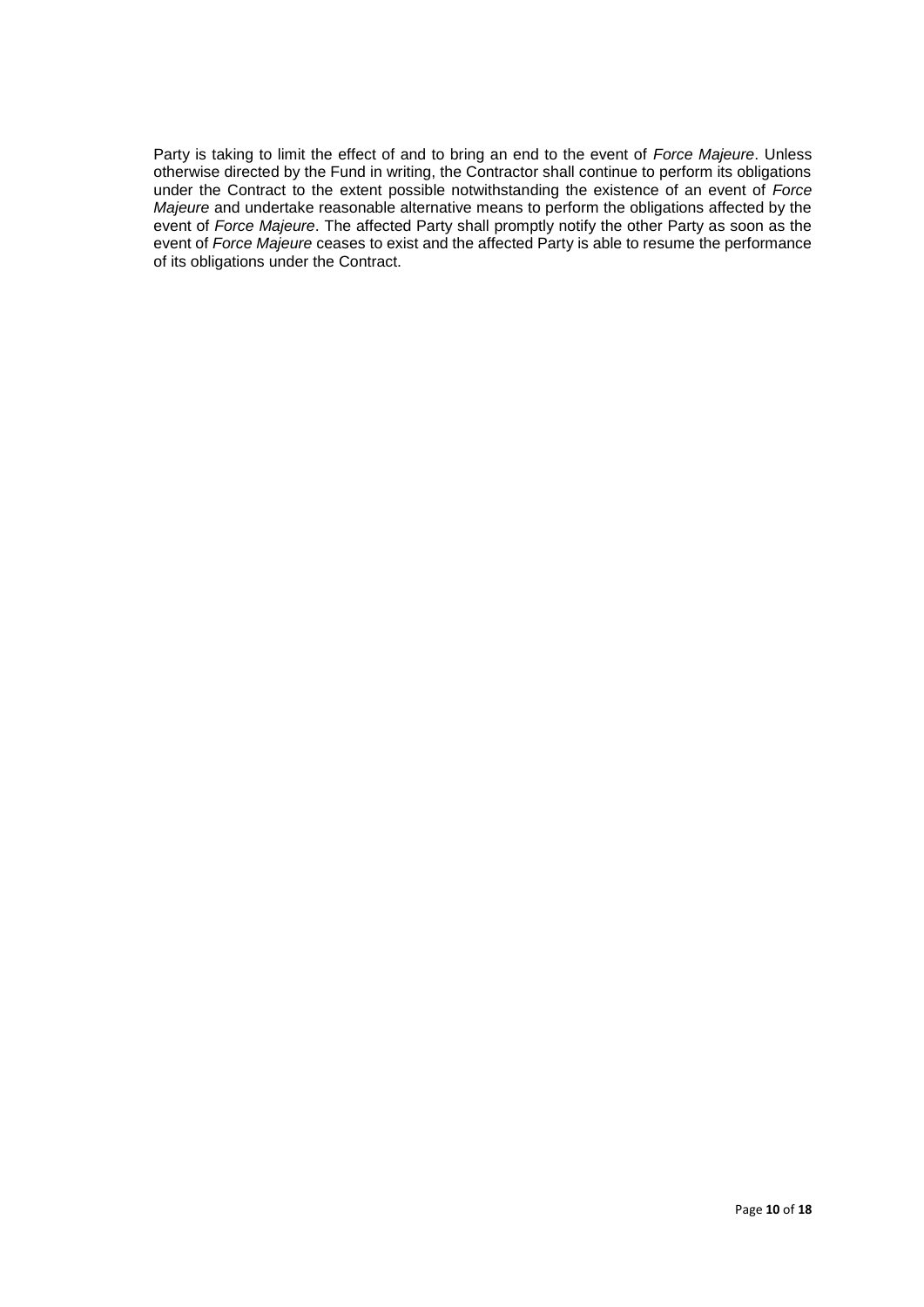## <span id="page-10-0"></span>**14. CONTRACT AMENDMENT**

- <span id="page-10-2"></span>14.1 The Fund and the Contractor shall not vary or modify the terms and conditions of the Contract except by prior written amendment duly executed by the Parties.
- 14.2 Subject to Claus[e 14.1](#page-10-2) above, changes in the scope of the Services, either requested by the Fund or necessitated by other events or conditions, which are acknowledged and agreed by both Parties, that would increase or decrease the cost or time needed to perform the Services shall be cause for an equitable increase or decrease in the remuneration agreed under the Contract and/or modification or extension of the schedule for performing the Services. For the avoidance of doubt, the Contractor shall not be entitled to request price adjustments as a result of fluctuations in the foreign exchange rate, an increase in the Contractor's actual or contingent costs or on any other similar grounds.
- 14.3 If the Contract shall be extended for additional periods in accordance with the terms and conditions of the Contract, the terms and conditions applicable to any such extended term of the Contract shall be the same terms and conditions as set forth in the Contract, unless the Parties shall have agreed otherwise pursuant to an amendment concluded in accordance with Clause [14.1.](#page-10-2)

### <span id="page-10-1"></span>**15. TERMINATION BY THE FUND**

#### *Termination for convenience; change of circumstances*

- 15.1 The Fund may terminate the Contract in whole or in part at any time by submitting not less than thirty (30) days written Notice of such termination to the Contractor if the Fund determines, in its sole and absolute discretion, that a termination is in its best interest or if the mandate, policies and/or funding of the Fund applicable to the performance of the Contract is curtailed, changed or terminated. Such Notice shall state that termination is for the Fund's convenience, the extent to which performance of Services is terminated, and the termination date. Unless otherwise instructed by the Fund, the Contractor shall stop work immediately on receipt of Notice and follow the instructions of the Fund.
- 15.2 In the event of a termination for convenience, the Contractor shall be entitled to be paid for the Services satisfactorily and properly performed by the Contractor prior to the effective date of termination, provided however, that such payment shall not exceed the total value of the Contract after adjustment to account for the price associated with Services not performed. The Contractor shall not be allowed, and expressly waives, payment for profit on Services which was not performed as of the termination date.

#### *Termination for Force Majeure*

- <span id="page-10-3"></span>15.3 The Fund may terminate the Contract, by not less than thirty (30) days' written Notice of termination to the Contractor if, as a result of *Force Majeure*, the Contractor is unable to perform a material portion of the Services for a continuous period of not less than ninety (90) days. In the event of termination for Force Majeure, the Contractor shall be entitled to be paid for Services satisfactorily and properly performed prior to the effective date of termination in accordance with the Contract.
- 15.4 The Fund may, at anytime before the effective date of termination, decide to withdraw the Notice to terminate issued by the Fund pursuant to Clause [15.3](#page-10-3) or issued by the Contractor pursuant to Clause [16.1](#page-11-2)[\(a\)](#page-11-3) and notify thereof in writing to the Contractor if the event(s) of Force Majeure ceases to exist and the Contractor is able to resume its full performance under the Contract in which case the Contractor shall continue to perform its obligations under the Contract starting from the date determined by the Fund.

#### *Termination for Default*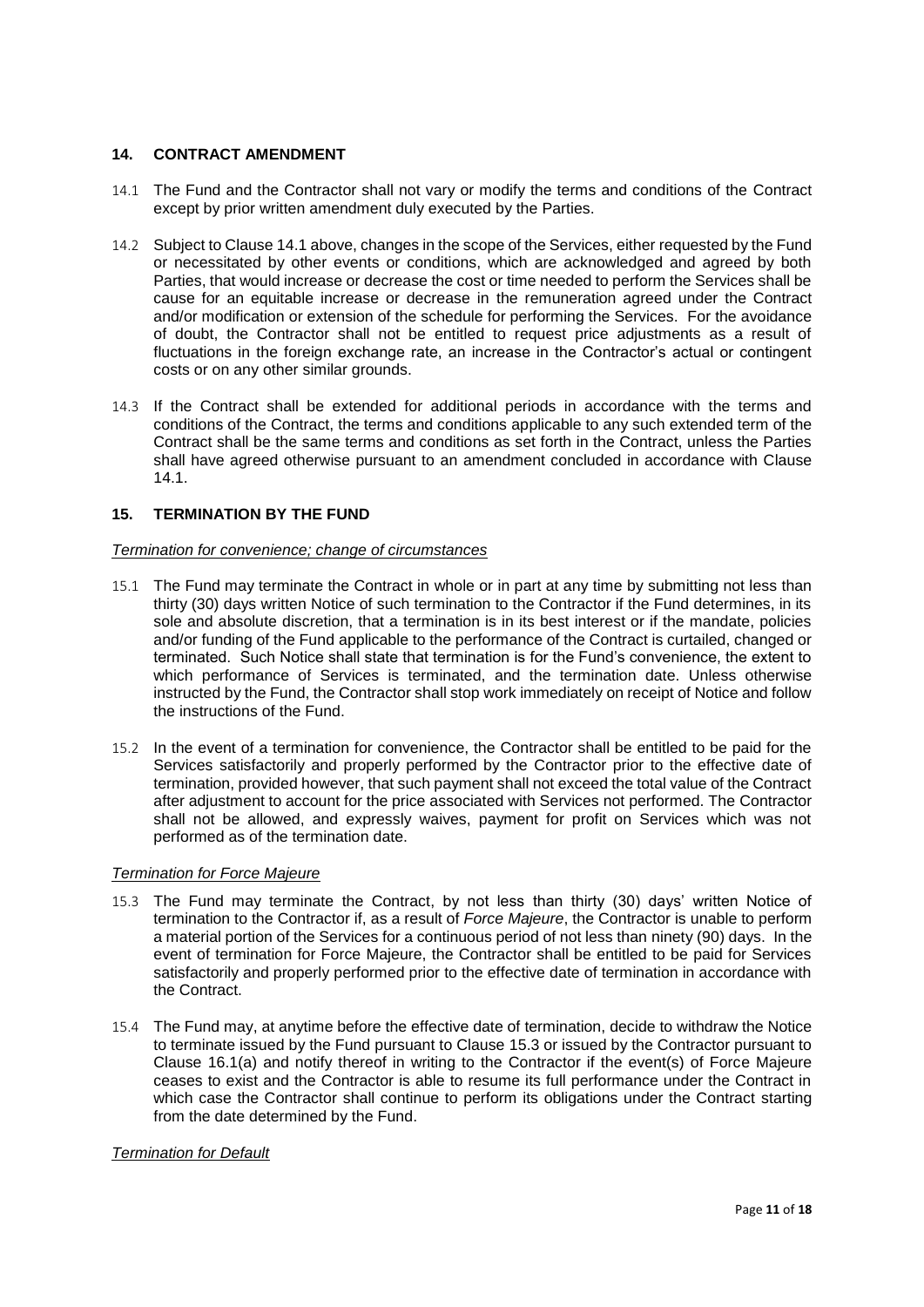- 15.5 The Fund may terminate the Contract immediately by serving a written Notice to the Contractor specifying the reasons for the default if:
	- (a) the Contractor undertakes legal proceedings to dissolve or wind up its business, or be declared bankrupt and/or insolvent;
	- (b) a creditor or encumbrancer attaches or takes possession of, or a distress, execution, sequestration or other such process is levied or enforced on or sued against, the whole or any part of the Contractor's assets and such attachment or process is not discharged within fifteen (15) days;
	- (c) there is a change of ownership or control with respect to the Contractor;
	- (d) the Contractor otherwise loses legal capacity to contract;
	- (e) the Contractor:
		- i. breaches a material provision of the Contract and fails to remedy such breach within thirty (30) days; or
		- ii. materially breaches any other provision of the Contract twice or more time in a continuous six (6) month period and, in each case, fails to remedy the relevant breach within 30 days, and/or
		- iii. breaches any representations or warranties made under this Contract

and, in either case, if such breach is capable of remedy, fails to remedy such breach within a reasonable time period notified to it by the Fund; or

(f) the Fund determines that the Contractor or a Contractor-Related Person has committed or engaged in unlawful acts, including the Prohibited Practices during the procurement and/or implementation of the Services or the Contract.

## <span id="page-11-0"></span>**16. TERMINATION BY THE CONTRACTOR**

- <span id="page-11-2"></span>16.1 The Contractor may terminate the Contract by giving not less than thirty (30) days' written Notice to the Fund:
	- (a) if **the Fund fails to pay any undisputed amount of monies due to the Contractor pursuant to the Contract, within thirty (30) days of receiving written Notice from the Contractor that such payment is overdue; or**
	- (a) if, as the result of Force Majeure, the Contractor is unable to perform a material portion of the Services for a period of not less than ninety (90) days.

### <span id="page-11-3"></span><span id="page-11-1"></span>**17. CONFIDENTIAL INFORMATION**

- 17.1 The Parties shall treat each other's Confidential Information as confidential in accordance with this Clause, use the Confidential Information solely for the purpose for which it was disclosed, and exert diligent efforts to safeguard and avoid unauthorized disclosure of the other Party's Confidential Information to third parties without the disclosing Party's prior written consent.
- 17.2 Unless the Fund states otherwise, disclosures by the Fund to the Contractor shall be deemed confidential. The Contractor may only disclose the Fund's Confidential Information to the Contractor-Related Persons who are directly involved and who need to know the information in providing the Services. The Contractor shall ensure that such Contractor-Related Persons are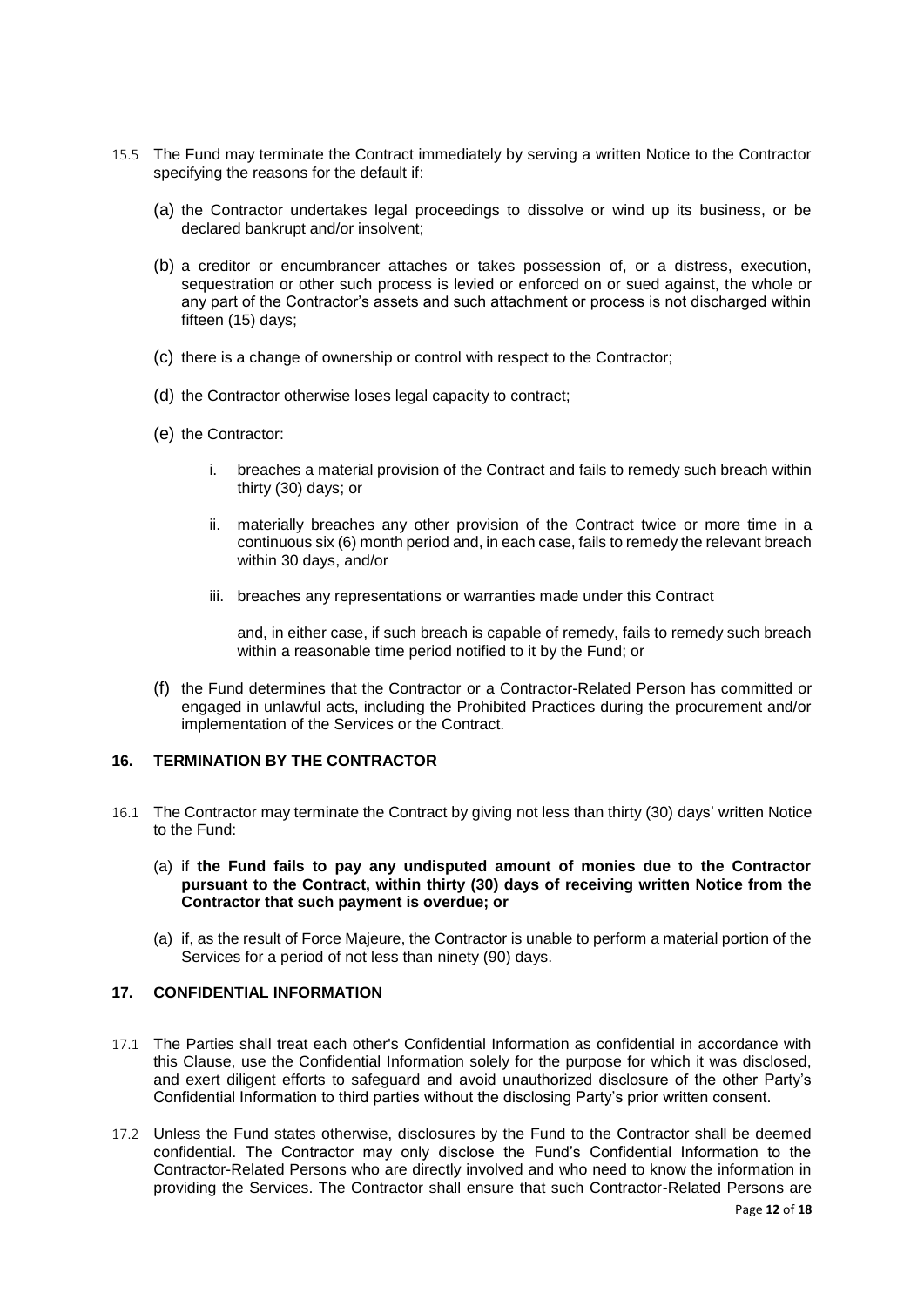aware of and shall comply with the Contractor's obligations as to confidentiality. For the avoidance of doubt any unauthorized disclosure of the Fund's Confidential Information by a Contractor-Related Person shall be deemed to be a breach of this Clause by the Contractor. The Fund may, as it deems appropriate and in light of the particular Services to be performed by the Contractor, request the Contractor to require any Contractor-Related Person to sign a confidentiality undertaking substantially similar to this Clause [17](#page-11-1) before commencing any work related to the Services covered by the Contract.

- 17.3 The obligations of confidentiality specified in Clause [17](#page-11-1) shall not apply to any information, including Confidential Information that:
	- (a) is in the public domain at the date of this Contract or subsequently becomes generally available to the public (other than as a result of its disclosure by the receiving Party or its representatives in breach of this Clause [17\)](#page-11-1);
	- (b) was made available to the receiving Party other than pursuant to a breach of confidence on a non-confidential basis before disclosure by the disclosing Party under this Contract;
	- (c) the Parties agree in writing is not confidential or may be disclosed; and
	- (d) is developed by or for the receiving Party independently of and without reference to any information disclosed by the disclosing Party.
- 17.4 Subject to and without any waiver of the privileges and immunities of the Fund, if the Contractor is or may be required to disclose Confidential Information belonging to the Fund pursuant to any applicable law, regulation or judicial or arbitral decision, it shall promptly notify the Fund of the same and shall cooperate with the Fund and use its best endeavours to prevent and/or limit the extent of disclosure.
- 17.5 The Fund may disclose Confidential Information to the extent as required pursuant to its Governing Instrument, or policies of the Fund promulgated thereunder.
- 17.6 These obligations and restrictions of confidentiality shall be effective during the term of the Contract, including any extension thereof, and, unless otherwise provided in the Contract, shall remain effective following any termination of the Contract. If requested by the disclosing Party, the receiving Party shall return to the disclosing Party all Confidential Information in written form or destroy or (to the extent technically practicable) permanently erase all Confidential Information (or copy thereof) provided to the receiving Party in written or electronic form; save to the extent that the receiving Party is required to retain such Confidential Information (or a copy thereof) by applicable law, rule or regulation, or to the extent that such information is contained in any computer records or files which have been created pursuant to the receiving Party's automatic archiving and back-up procedures. To the extent that the receiving Party retains any such Confidential Information in accordance with this provision, the confidentiality obligations set out herein shall continue to apply with respect to such Confidential Information.

#### <span id="page-12-0"></span>**18. USE OF DOCUMENTS; DOCUMENTS TO BE THE PROPERTY OF THE FUND**

- 18.1 Subject to Clause [18.3,](#page-13-3) all products, documents, materials, and information submitted to the Fund, and all relevant data and supporting materials compiled in performing the Services, shall be the property of the Fund, shall be used solely for purposes related to the Contract, shall be made available for use or inspection by the Fund at reasonable times and in reasonable places, shall be treated as confidential, and shall be delivered only to the Fund's Designated Officer on completion of Services under the Contract.
- 18.2 Subject to Clause [18.3,](#page-13-3) the Fund shall be entitled to all intellectual property and other proprietary rights including, but not limited to, patents, copyrights, and trademarks, with regard to processes, inventions, ideas, know-how, or products, documents and other materials which the Contractor has developed for the Fund under the Contract and which bear a direct relation to or are produced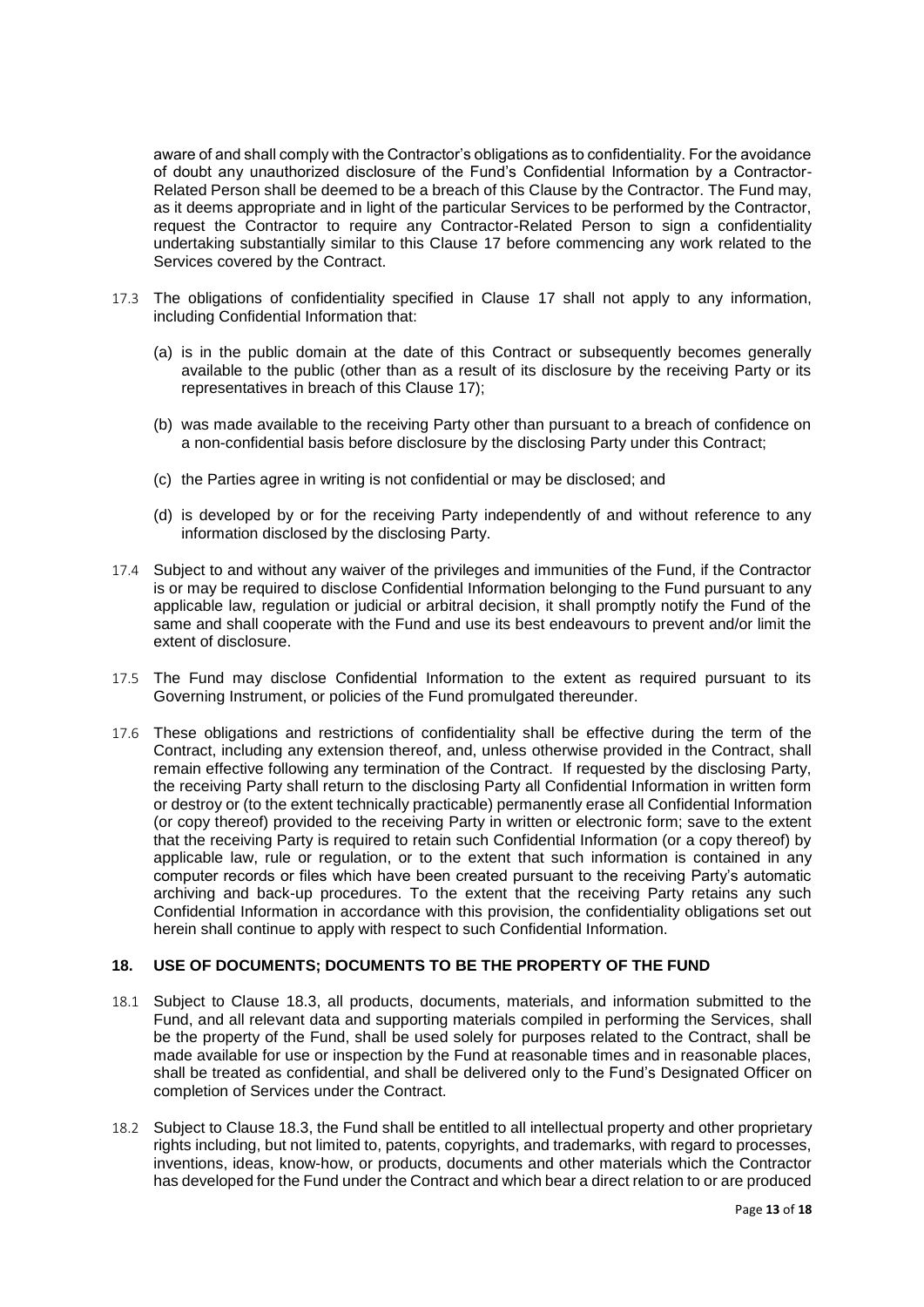or prepared or collected in consequence of, or during the course of, the performance of the Contract. The Contractor acknowledges and agrees that such products, documents and other materials constitute works made for hire for the Fund.

- <span id="page-13-3"></span>18.3 To the extent that any such intellectual property or other proprietary rights consist of any intellectual property or other proprietary rights of the Contractor: (i) that pre-existed the performance by the Contractor of its obligations under the Contract, or (ii) that the Contractor may develop or acquire, or may have developed or acquired, independently of the performance of its obligations under the Contract, the Fund does not and shall not claim any ownership interest thereto, and the Contractor grants to the Fund a perpetual license to use such intellectual property or other proprietary rights solely for the purposes of and in accordance with the requirements of the Contract.
- 18.4 At the request of the Fund, the Contractor shall take all necessary steps, execute all necessary documents and generally assist in securing such proprietary rights and transferring or licensing them to the Fund in compliance with the requirements of the applicable law and of the Contract.

## <span id="page-13-0"></span>**19. AUDITS AND INVESTIGATOINS**

- 19.1 Each invoice paid by the Fund shall be subject to a post-payment audit by auditors, whether internal or external, of the Fund or by other authorized and qualified agents of the Fund at any time during the term of the Contract and for a period of three (3) years following the expiry or early termination of the Contract. The Fund shall be entitled to a refund from the Contractor for any amounts shown by such audits to have been paid by the Fund other than in accordance with the terms and conditions of the Contract.
- 19.2 The Fund may conduct investigations relating to any aspect of the Contract or the award thereof, the obligations performed under the Contract, and the operations of the Contractor generally relating to non-performance of the Contract at any time during the Contract term and for a period of three (3) years following the expiry or early termination of the Contract.
- 19.3 The Contractor shall keep and maintain for at least three (3) years after the expiry or early termination of the Contract, or as long a period as may be agreed between the Parties, full and accurate records of the Contract including the Services supplied under it and all payments made by the Fund under the Contract. The Contractor shall provide its full and timely cooperation with any such inspections, post-payment audits or investigations. Such cooperation shall include, but shall not be limited to, the Contractor's obligation to make available its personnel and any relevant documentation for such purposes at reasonable times and on reasonable conditions and to grant to the Fund access to the Contractor's premises at reasonable times and on reasonable conditions in connection with such access to the Contractor's personnel and relevant documentation. The Contractor shall require its agents, including, but not limited to, the Contractor's attorneys, accountants or other advisers, to reasonably cooperate with any inspections, post-payment audits or investigations carried out by the Fund hereunder.

## <span id="page-13-1"></span>**20. PUBLICITY, AND USE OF THE NAME, TRADEMARK OR LOGO**

20.1 The Contractor shall not advertise or otherwise make public for purposes of commercial advantage or goodwill that it has a contractual relationship with the Fund, nor shall the Contractor, in any manner whatsoever use the name, trademark or logo of the Fund, or any abbreviation of the name of the Fund in connection with its business or otherwise without the written permission of the Fund.

## <span id="page-13-2"></span>**21. RELATIONSHIP BETWEEN THE PARTIES**

21.1 The Contractor is an independent contractor of the Fund. The Contract shall not create, nor be deemed to create, the relationship of employer and employee or principal and agent between the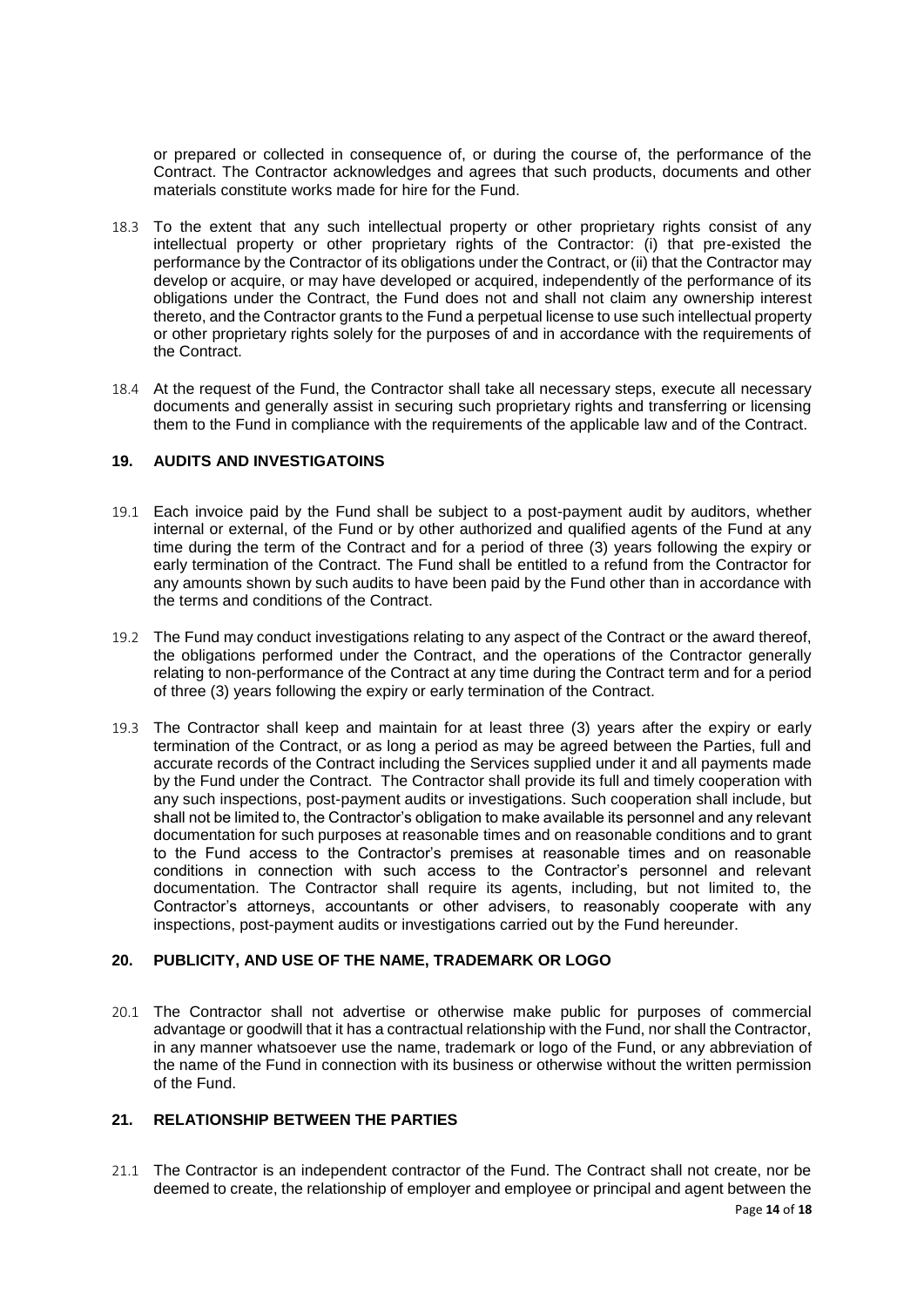Fund and the Contractor or the Contractor's employees, agents or any other persons engaged by the Contractor to perform its obligations under the Contract. Accordingly, neither Party shall be authorized to act in the name or on behalf of, or otherwise bind the other Party, save as expressly permitted by the terms of the Contract.

#### <span id="page-14-0"></span>**22. SOURCE OF INSTRUCTION**

22.1 The Contractor shall neither seek nor accept instructions from any authority external to the Fund in connection with the performance of its obligations under the Contract. Should any authority external to the Fund seek to impose any instructions concerning or restrictions on the Contractor's performance under the Contract, the Contractor shall promptly notify the Fund and provide all reasonable assistance required by the Fund. The Contractor shall not take any action in respect of the performance of its obligations under the Contract that may adversely affect the interests of the Fund, and the Contractor shall perform its obligations under the Contract with the fullest regard to the interests of the Fund.

## <span id="page-14-1"></span>**23. GOVERNING LAW AND LANGUAGE**

- 23.1 This Contract shall be governed and interpreted according to the laws of the Republic of Korea without regard to its conflict of laws principles, subject to the privileges and immunities accorded to the Fund in the Governing Instrument and the Headquarters Agreement.
- 23.2 The Contract is in English, which shall be the binding and controlling language on matters relating to the meaning and/or interpretation of the Contract, unless otherwise specified in the Contract. Notices and other correspondences pertaining to the Contract that the Parties may exchange shall likewise be in English.

## <span id="page-14-2"></span>**24. SETTLEMENT OF DISPUTES**

- 24.1 The Fund and the Contractor shall exert every effort to amicably resolve by mutual consultation disputes arising between them in connection with or as a result of the Contract within thirty (30) days of either Party's Notice of the dispute to the other. During this period, the Designated Officer and the Contractor's personnel directly involved should first attempt in good faith to settle the dispute among themselves before escalating the matter to senior Fund management and their respective counterpart/s within the Contractor.
- 24.2 Should efforts to resolve disputes amicably under the preceding Clause fail, any dispute, controversy or claim arising out or relating to the Contract, including the existence, validity, interpretation or breach thereof or any dispute regarding non-contractual obligations arising out of or relating to it, shall be finally settled under the Rules of Arbitration of the International Chamber of Commerce by one arbitrator appointed in accordance with the said Rules in effect on the date of the Contract. The place of arbitration shall be Seoul, South Korea. The language of arbitration shall be English.
- 24.3 Pending resolution of any such disputes, the Parties shall continue to perform their respective obligations under the Contract or otherwise adopt provisional measures to ensure uninterrupted delivery of the Service.

#### <span id="page-14-3"></span>**25. INDEMNIFICATION**

- 25.1 To the fullest extent permitted by law, the Contractor agrees to indemnify and hold harmless the Fund from and against all suits, proceedings, claims, demands, losses and liability of any kind or nature brought by any third party against the Fund, including, but not limited to, all litigation costs and expenses, attorney's fees, settlement payments and damages, based on, arising from, or relating to:
	- (a) allegations or claims that the possession of or use by the Fund of any patented devise, any copyrighted material, or any other goods, property or services provided or licensed to the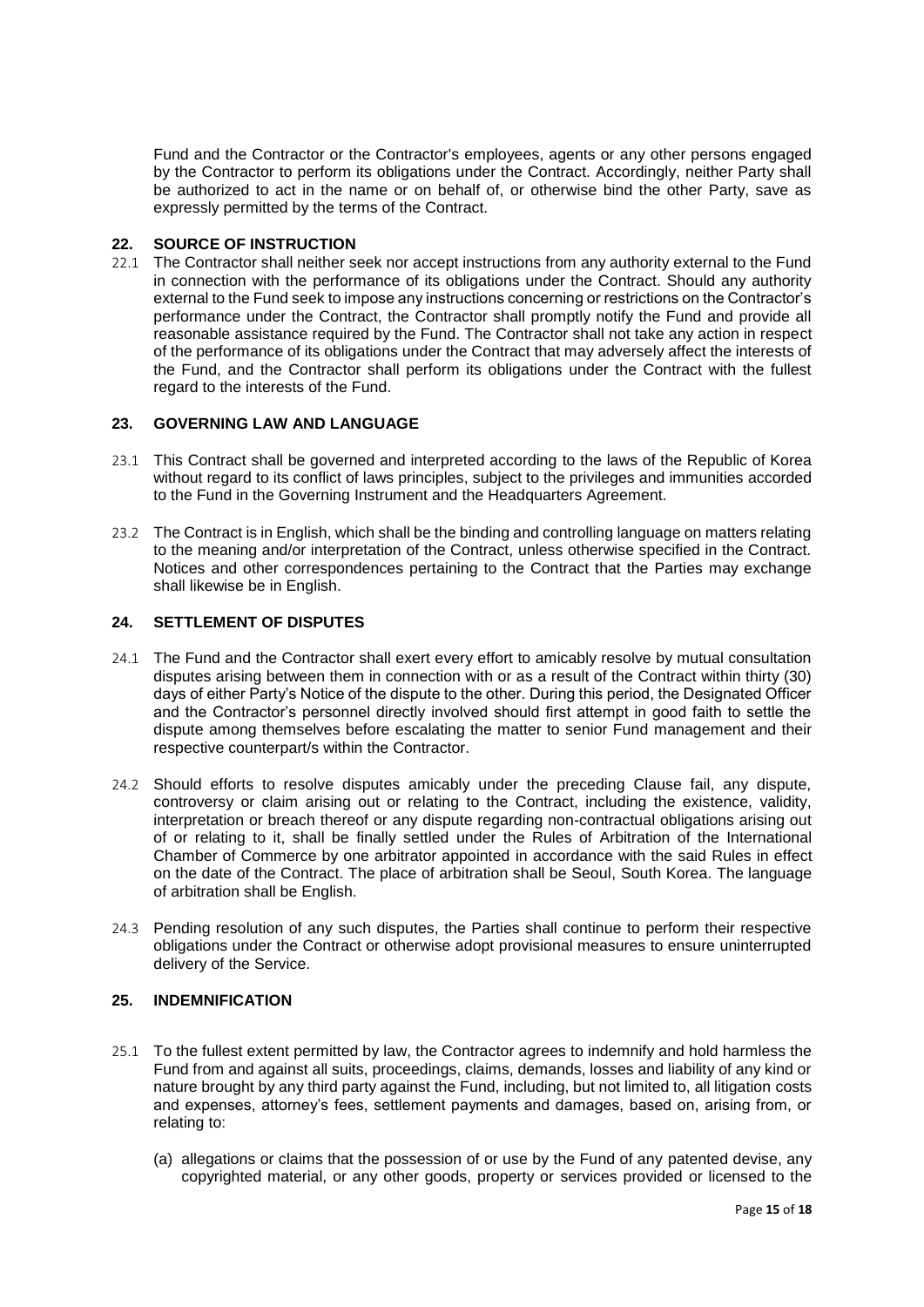Fund under the terms of the Contract, in whole or in part, separately or in a combination contemplated by the Contractor's published specifications therefor, or otherwise specifically approved by the Contractor, constitutes an infringement of any patent, copyright, trademark, or other intellectual property right of any third party; or

- (b) any willful misconduct, action, omission or gross negligence of the Contractor, or anyone directly or indirectly employed by them in the performance of the Contract, which give rise to legal liability to anyone not a party to the Contract, including, without limitation, claims and liability in the nature of a claim for workers' compensation.
- 25.2 The Fund shall inform the Contractor of any such suits, proceedings, claims, demands, losses and liability within a reasonable period of time after having received actual notice thereof.
- 25.3 If any material, devices, property, goods or services provided or licensed to the Fund is believed by the Contractor to be likely to infringe a copyright or patent or other intellectual property right, the Contractor shall have the option, at its expense, to (a) modify the material, devices, property, goods or services to be non-infringing; or (b) obtain for the Fund a license to continue using the material, devices, property, goods or services. If it is not commercially reasonable to perform either of the above options, then the Contractor may terminate the license for the infringing material, devices, property, goods or services and refund the fees paid for those material, devices, property, goods or services; provided that this is without prejudice to the remedies that the Fund may be entitled under the Contract or law for such infringement.
- 25.4 The obligations set out herein shall survive the expiration or termination of the Contract.

### <span id="page-15-0"></span>**26. TRANSFER AND SUBCONTRACTING**

- 26.1 The Contractor shall not assign or transfer the Contract or specific rights or obligations under it without the Fund's prior written consent.
- 26.2 The Contractor shall obtain the Fund's written consent prior to entering into a subcontract for engaging a subcontractor for the performance of any part of the Services. Where the Fund has consented to subcontracting, copies of each sub-contract shall, at the request of the Fund, be sent by the Contractor to the Fund as soon as reasonably practicable. Notwithstanding the foregoing, the Contractor shall be solely liable to the Fund for the work of the subcontractors.
- 26.3 The Fund shall be entitled, in its sole discretion, to review the qualifications of any subcontractors and to reject any proposed subcontractor that the Fund reasonably considers is not qualified to perform obligations under the Contract. Any rejection or request for removal of a subcontractor by the Fund shall not, in and of itself, entitle the Contractor to claim any Delays in the performance, or to assert any excuses for the non-performance, of any of its obligations under the Contract.
- 26.4 To the extent that the Fund has consented to subcontracting of all or part of the Services, the Contractor agrees that the obligations of the Contractor under the following Clauses, as applicable, shall be specifically incorporated into all subcontracts of any tier: (a) Privileges and Immunities; (b) Prohibited Practices; (c) Conflict of Interest; (d) Standard of Service; (e) Confidential Information; (f) Audits and Investigations; and (g) Contractor's Undertaking. For purposes of this Contract the term "subcontract" shall mean any agreement by the Contractor with any Contractor-Related Persons to perform a portion of the Services, as well as any agreements between a subcontractor and its lower tier contractors, vendors, suppliers, consultants, or other entities or persons.

#### <span id="page-15-1"></span>**27. ENTIRETY AND SEPARABILITY**

27.1 The Contract supersedes all prior written or verbal agreements between the Fund and the Contractor and contains the reciprocal obligations of the Parties pertaining to or arising out of the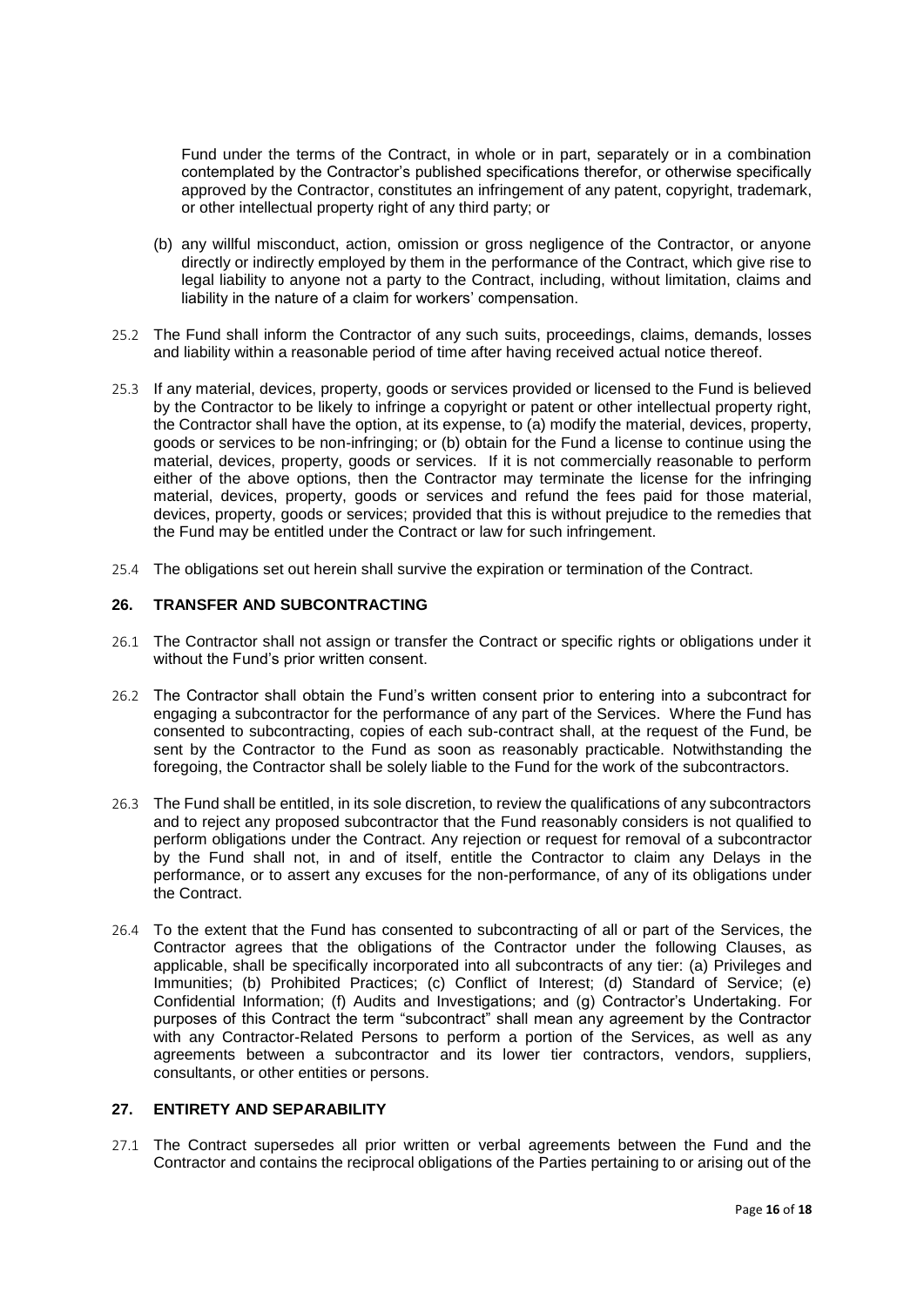delivery of the Service. However, this shall not excuse any Party from liability arising from fraud or fraudulent misrepresentation.

27.2 Should any Clause, subparagraph or part of the Contract be held by an arbitration court to be invalid, unenforceable, or void, the decision shall not affect the validity of the entire Contract or of those parts that are not so declared or otherwise remain capable of partial or separable performance.